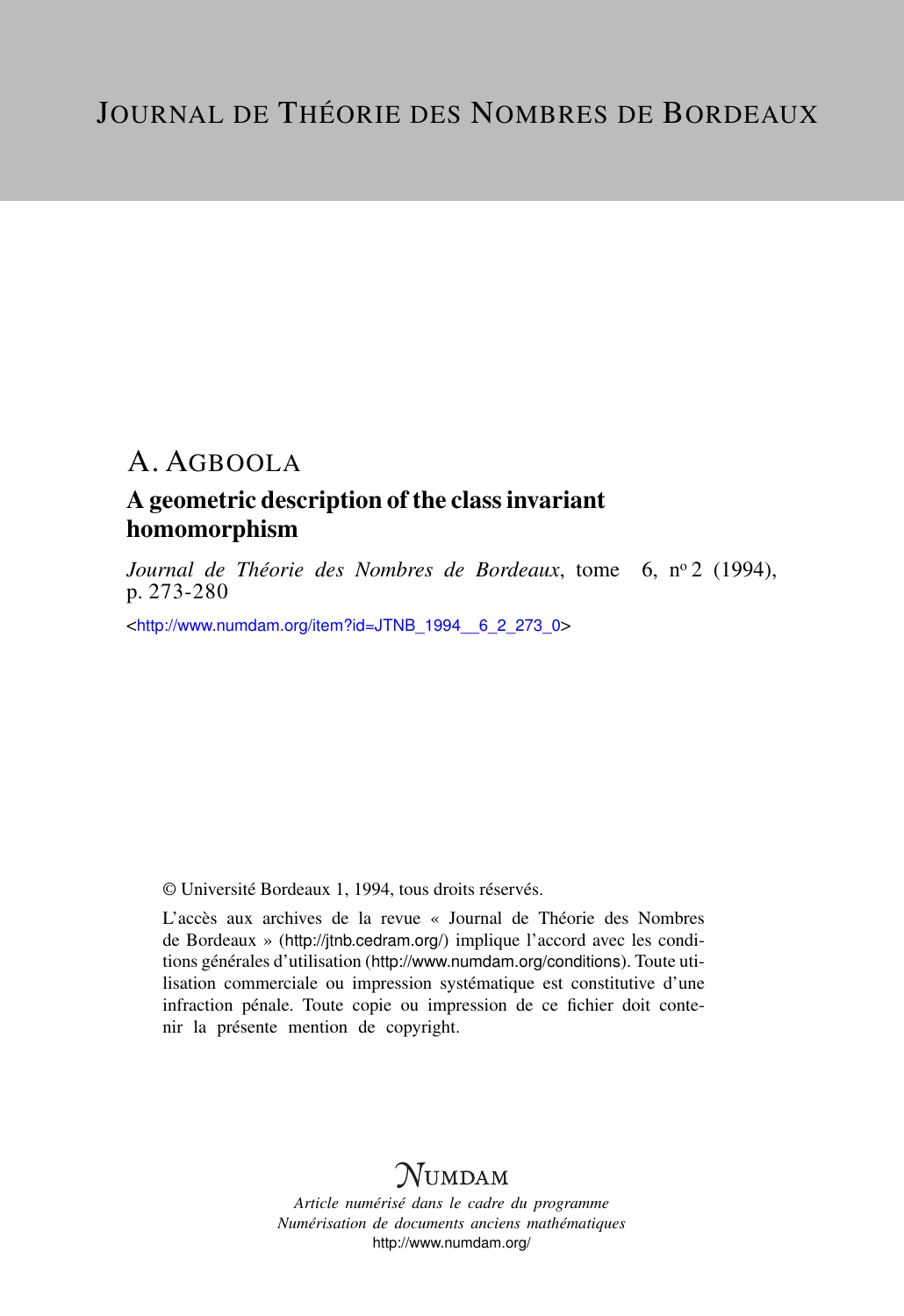Journal de Théorie des Nombres de Bordeaux 6 (1994), 273-280

### A geometric description of the class invariant homomorphism

### par A. AGBOOLA

In recent years, a certain amount of work has been done on the Galois structure of principal homogeneous spaces of finite group schemes that are constructed via dividing points on abelian varieties. This study was begun by M. J. Taylor in [Tl] and was originally motivated by the fact that such principal homogeneous spaces are very closely connected with certain rings of integers. The starting point of the theory is the so-called class invariant homomorphism which was first introduced by Waterhouse in [W]. The purpose of this note is to point out a simple geometric description of this homomorphism (as considered in [Tl]) in terms of the restriction of certain line bundles to torsion subgroup schemes of the abelian variety in question. We shall also make a number of remarks concerning both old results and new questions that arise in light of this description.

In what follows, we shall confine ourselves to the case of abelian varieties defined over number fields. It should however be noted that there is no difficulty in carrying out a similar analysis of the analogous situation over global function fields (cf. [A3]).

I would like to thank K. Ribet for drawing my attention to [R]. I am also grateful to T. Chinburg, M. J. Taylor, and W. Messing for interesting conversations.

1. In this section we shall recall the definition of the class invariant homomorphism for abelian varieties. We refer the reader to [W], [Tl] and [BT] for further details.

Let F be a number field with ring of integers  $\mathfrak{O}_F$ . Suppose that  $A/F$  is an abelian variety with everywhere good reduction, and let  $A/D_F$  denote the Néron model of  $A/F$ . Write  $\hat{A}$  (resp.  $\hat{A}$ ) for the dual abelian variety of A (resp.  $\mathcal{A}$ ). (We shall frequently omit the dependence upon F from our notation when there is no danger of confusion.) It follows from the universal property of the N6ron model that there are natural isomorphisms  $A(\mathcal{D}_F) \simeq A(F)$  (resp.  $\hat{A}(\mathcal{D}_F) \simeq \hat{A}(F)$ ); we shall feel free to make such identifications without further notice.

Manuscrit reçu le 22 Février 1994.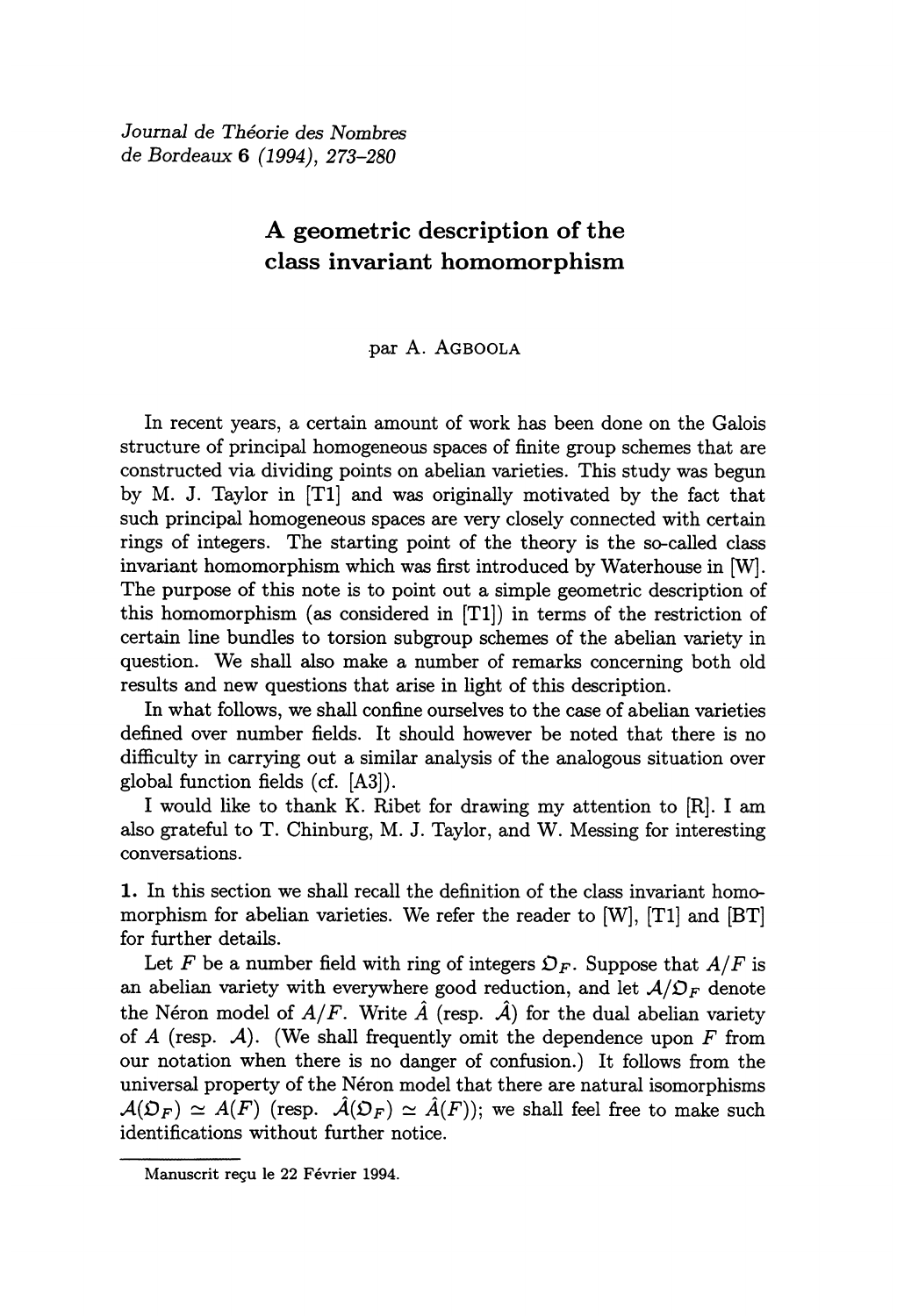Let  $\mathcal{A}_{p^n}$  denote the  $\mathcal{D}_F$ -group scheme of  $p^n$ -torsion on A. Then  $\mathcal{A}_{p^n}$  is affine with Cartier dual  $\hat{A}_{p^n}$ , and both  $A_{p^n}$  and  $\hat{A}_{p^n}$  are twisted constant groups. Hence we may apply Theorem 2 of [W] and deduce that there is an isomorphism

$$
\nu_1: \operatorname{Ext}(\mathcal{A}_{p^n}, \mathbb{G}_m) \longrightarrow \mathrm{H}^1(\mathfrak{O}_F, \hat{\mathcal{A}}_{p^n}).
$$

(Here  $Ext(\mathcal{A}_{p^n}, \mathbb{G}_m)$  is computed in the category of fpqc group schemes, and we take cohomology with respect to the fpqc site.)

This isomorphism may be described as follows. Let  $V$  be an extension of  $\mathcal{A}_{p^n}$  by  $\mathbb{G}_m$ ; then there is an exact sequence of commutative group schemes

(1) 
$$
1 \longrightarrow \mathbb{G}_m \longrightarrow \mathcal{V} \longrightarrow \mathcal{A}_{p^n} \longrightarrow 0
$$

Applying the functor  $\text{Hom}(\mathcal{A}_{p^n},-)$  to (1) yields the exact sequence

(2) 
$$
0 \longrightarrow \text{Hom}(\mathcal{A}_{p^n}, \mathbb{G}_m) \longrightarrow \text{Hom}(\mathcal{A}_{p^n}, \mathcal{V}) \longrightarrow \text{Hom}(\mathcal{A}_{p^n}, \mathcal{A}_{p^n})
$$

i.e.

(3) 
$$
0 \longrightarrow \hat{\mathcal{A}}_{p^n} \longrightarrow \text{Hom}(\mathcal{A}_{p^n}, \mathcal{V}) \longrightarrow \text{Hom}(\mathcal{A}_{p^n}, \mathcal{A}_{p^n}).
$$

Let  $\iota \in \text{Hom}(\mathcal{A}_{p^n}, \mathcal{A}_{p^n})$  denote the identity map, and define Y to be the inverse image of  $\iota$  in (3) above (i.e. Y is the sheaf of group-theoretic sections of (1)). Then Y is a principal homogeneous space of  $\hat{A}_{p^n}$  (see e.g. Theorem 2' of [W]) and so determines an element  $\nu_1(\mathcal{V})$  of  $\mathrm{H}^1(\mathfrak{O}_F,\mathcal{A}_{p^n}).$ 

We next observe that there is an obvious natural homomorphism

$$
\nu_2: \operatorname{Ext}(\mathcal{A}_{p^n}, \mathbb{G}_m) \longrightarrow \operatorname{H}^1(\mathcal{A}_{p^n}, \mathbb{G}_m) = \operatorname{Pic}(\mathcal{A}_{p^n})
$$

and that Kummer theory on  $A$  affords us a natural map

$$
\nu_3: \hat{A}(F) \simeq \hat{\mathcal{A}}(\mathfrak{O}_F) \longrightarrow \hat{\mathcal{A}}(\mathfrak{O}_F)/p^n\hat{\mathcal{A}}(\mathfrak{O}_F) \longrightarrow \mathrm{H}^1(\mathfrak{O}_F, \hat{\mathcal{A}}_{p^n}).
$$

The class invariant homomorphism

$$
\psi_n:\hat{A}(F)\longrightarrow \mathrm{Pic}({\mathcal A}_{p^n})
$$

is defined by  $\psi_n = \nu_2 \circ \nu_1^{-1} \circ \nu_3$ .

This homomorphism may be described somewhat more concretely as follows. Let  $F^c$  be an algebraic closure of F, and write  $\Omega_F$  for the absolute Galois group of F. Let G denote the group of  $F^c$ -valued points of  $\mathcal{A}_{p^n}$ , and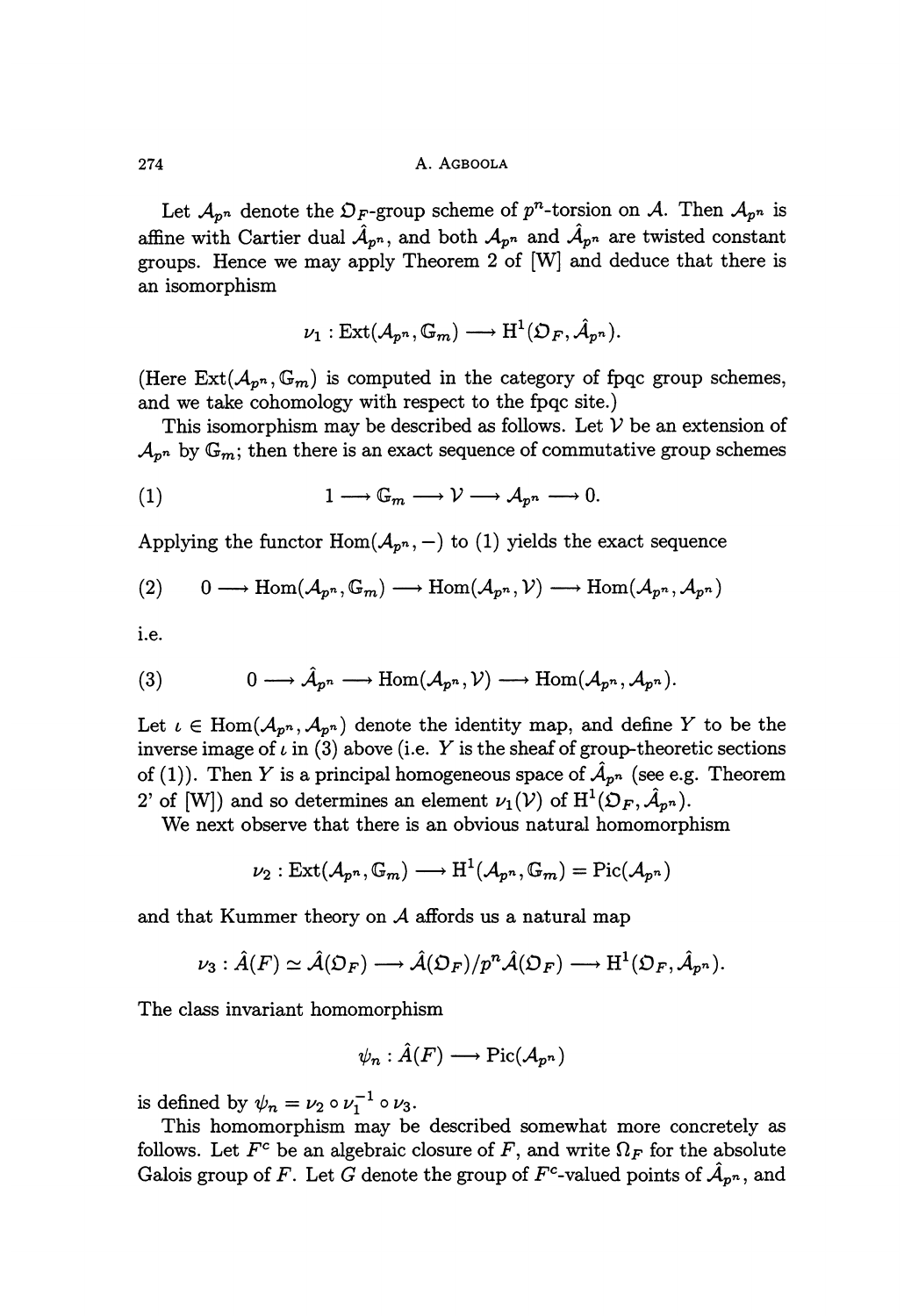let 5 (resp.  $\mathfrak{B}$ ) be an  $\mathfrak{O}_F$ -Hopf algebra that represents the group scheme  $\mathcal{A}_{p^n}/\mathcal{D}_F$  (resp.  $\mathcal{A}_{p^n}/\mathcal{D}_F$ ). It is shown in [T1] that  $\mathfrak{H}$  (resp.  $\mathfrak{B}$ ) is an  $\mathcal{D}_F$ order in the algebra  $\mathcal{H} = (F^cG)^{\Omega_F}$  (resp. Map(G,  $F^c)^{\Omega_F}$ ), where here  $\Omega_F$ acts on both  $G$  and  $F<sup>c</sup>$ .

Let  $Q \in \hat{A}(F)$ , and set

$$
G_Q = \{Q' \in \hat{A}(F^c) | p^n Q' = Q\}.
$$

Define the Kummer algebra  $F_Q$  by  $F_Q = \text{Map}(G_Q, F^c)^{\Omega_F}$ , and write  $\mathfrak{O}_Q$ for the integral closure of  $\mathfrak{O}_F$  in  $F_Q$ . The algebra H acts on  $F_Q$  by

$$
(f.\alpha)(Q') = \sum_{g \in G} \alpha_g f(Q' + g)
$$

for  $f \in F_Q$  and  $\alpha = \sum_{g \in G} \alpha_g g \in \mathcal{H}$ .

In general  $\mathfrak{O}_Q$  is not acted upon by 5. Define the Kummer order  $\mathfrak{C}_Q$  to be the largest  $\mathfrak{H}\text{-module contained in }\mathfrak{O}_Q$ . It is shown in §3 of [T1] (see also p.186 of [BT]) that  $\mathfrak{C}_Q$  is a principal homogeneous space of the algebra **23**, and that  $\mathfrak{C}_Q$  is a locally free  $\mathfrak{H}$ -module. Then (ibid.)  $\psi_n(Q) = (\mathfrak{C}_Q) \in$  Pic( $\mathcal{A}_{p^n}$ ).

2. Recall that, via standard theory, there are canonical isomorphisms

(4) 
$$
\hat{\mathcal{A}} \simeq \mathrm{Pic}^0(\mathcal{A}) \simeq \mathrm{Ext}(\mathcal{A}, \mathbb{G}_m).
$$

Thus each point  $Q \in \mathcal{A}(F)$  determines a (rigidified) line bundle  $\mathcal{L}_Q$  on  $\mathcal{A}$ , and an extension

(5) 
$$
1 \longrightarrow \mathbb{G}_m \longrightarrow \mathcal{G}(Q) \longrightarrow \mathcal{A} \longrightarrow 0
$$

of A by  $\mathbb{G}_m$  (cf. [Mu, §13 and §23] or [Mi, §11]).

The inclusion map  $\mathcal{A}_{p^n} \hookrightarrow \mathcal{A}$  induces a natural homomorphism

$$
\nu_4: \text{Ext}(\mathcal{A},\mathbb{G}_m)\longrightarrow \text{Ext}(\mathcal{A}_{p^n},\mathbb{G}_m).
$$

Hence, from (5), we obtain an extension  $\mathcal{G}(Q)^{(n)} := \nu_4(\mathcal{G}(Q))$ 

(6) 
$$
1 \longrightarrow \mathbb{G}_m \longrightarrow \mathcal{G}(Q)^{(n)} \longrightarrow \mathcal{A}_{p^n} \longrightarrow 0
$$

of  $\mathcal{A}_{p^n}$  by  $\mathbb{G}_m$ .

We thus have a homomorphism

(7) 
$$
\psi'_n : \hat{A}(F) \longrightarrow \text{Pic}(\mathcal{A}_{p^n}/\mathfrak{O}_F)
$$

defined by  $\psi'_n = \nu_2 \circ \nu_4$ . Note that the map  $\psi'_n$  is simply that induced by restricting the line bundle  $\mathcal{L}_{Q}$  to the subgroup scheme  $\mathcal{A}_{p^{n}}$  of  $\mathcal{A}$ .

We are now in a position to state the main result of this note.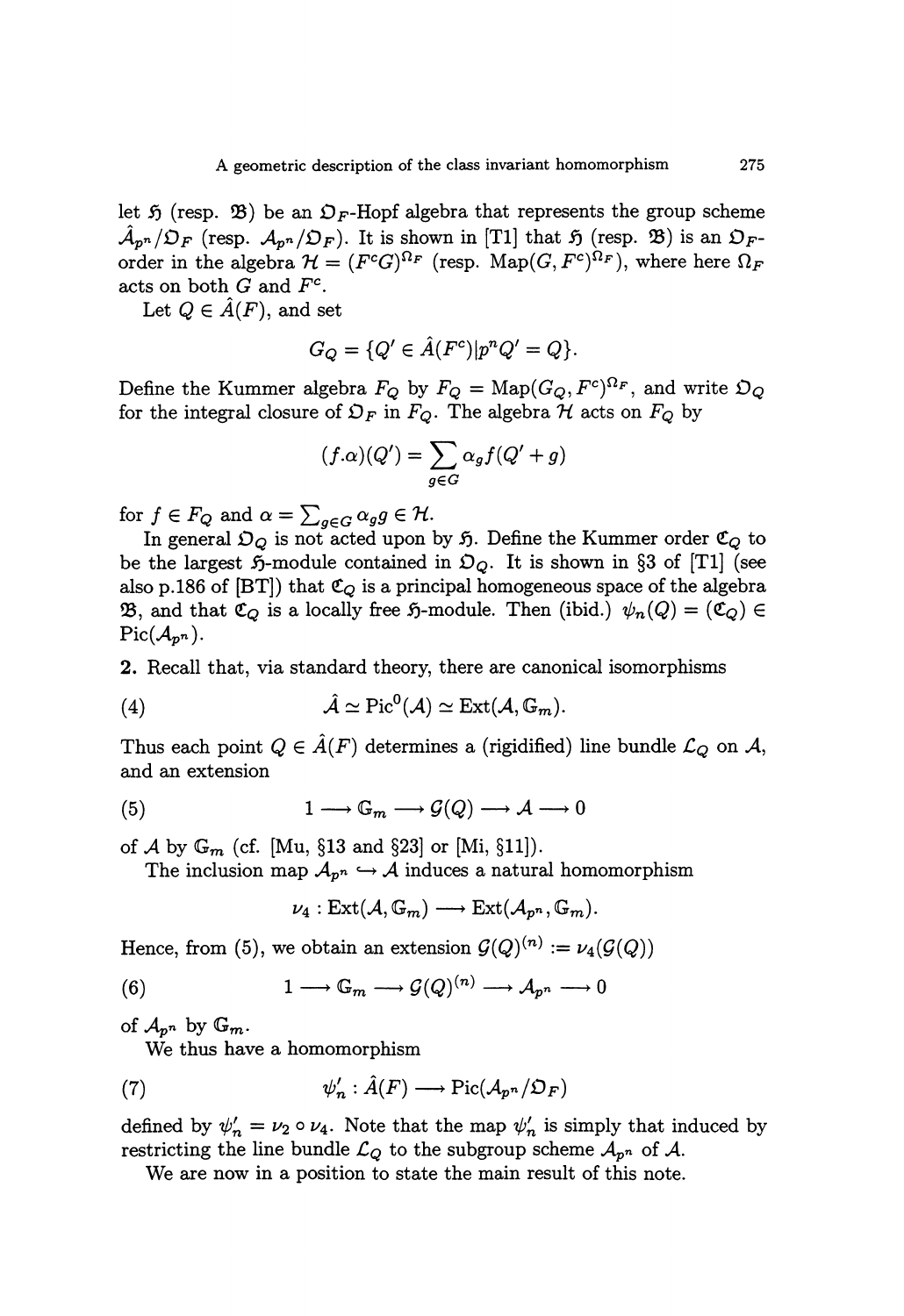THEOREM 1.  $\psi_n = \psi'_n$ .

Proof.. To prove the result it suffices to show that

$$
\nu_1 \circ \nu_4(\mathcal{G}(Q)) = \nu_3(Q).
$$

We first of all note that the natural homomorphism

$$
\eta: \mathrm{H}^1(\mathfrak{O}_F, \hat{\mathcal{A}}_{p^n}) \longrightarrow \mathrm{H}^1(F,G)
$$

is an injection (see e.g. [BT, Lemma 2.1]), and so (8) will follow if we show that

(9) 
$$
\eta \circ \nu_1 \circ \nu_4(\mathcal{G}(Q)) = \eta \circ \nu_3(Q).
$$

We next observe that by reasoning exactly as above in the definition of  $\nu_i$ 's, but this time working over  $Spec(F)$  rather than  $Spec(\mathfrak{O}_F)$ , we may define natural homomorphisms  $\nu_i'$ :

$$
\nu'_1: \text{Ext}(A_{p^n}, \mathbb{G}_m) \longrightarrow \text{H}^1(F, \hat{A}_{p^n})
$$

$$
\nu'_2: \text{Ext}(A_{p^n}, \mathbb{G}_m) \longrightarrow \text{H}^1(A_{p^n}, \mathbb{G}_m) = \text{Pic}(A_{p^n})
$$

$$
\nu'_3: \hat{A}(F) \longrightarrow \text{H}^1(F, \hat{A}_{p^n})
$$

$$
\nu'_4: \text{Ext}(A, \mathbb{G}_m) \longrightarrow \text{Ext}(A_{p^n}, \mathbb{G}_m)
$$

(It is perhaps worth remarking that  $Pic(A_{p^n}) = 0$ , and so the map  $\nu'_2$  is not particularly interesting!)

Let  $G(Q)$  (resp.  $G(Q)^{(n)}$ ) denote the generic fibre of  $G(Q)/\mathfrak{O}_F$  (resp.  $G(Q)^{(n)}/\mathcal{D}_F$ , and set  $\theta = \nu'_1 \circ \nu'_4$ . Then  $\widetilde{G}(Q)$  is the extension of  $A/F$  by  $\mathbb{G}_m$  afforded by  $Q \in A(F)$ , and so by functoriality we have

$$
\eta \circ \nu_1 \circ \nu_4(\mathcal{G}(Q)) = \theta(G(Q))
$$

and

$$
\eta \circ \nu_3(Q) = \nu_3'(Q)
$$

However, Proposition 3.1 of [R] asserts that

$$
\theta(G(Q)) = \nu_3'(Q)
$$

(note that Ribet's  $\xi$  is our  $\nu'_3$ , and his P is our Q), and this implies the result.

276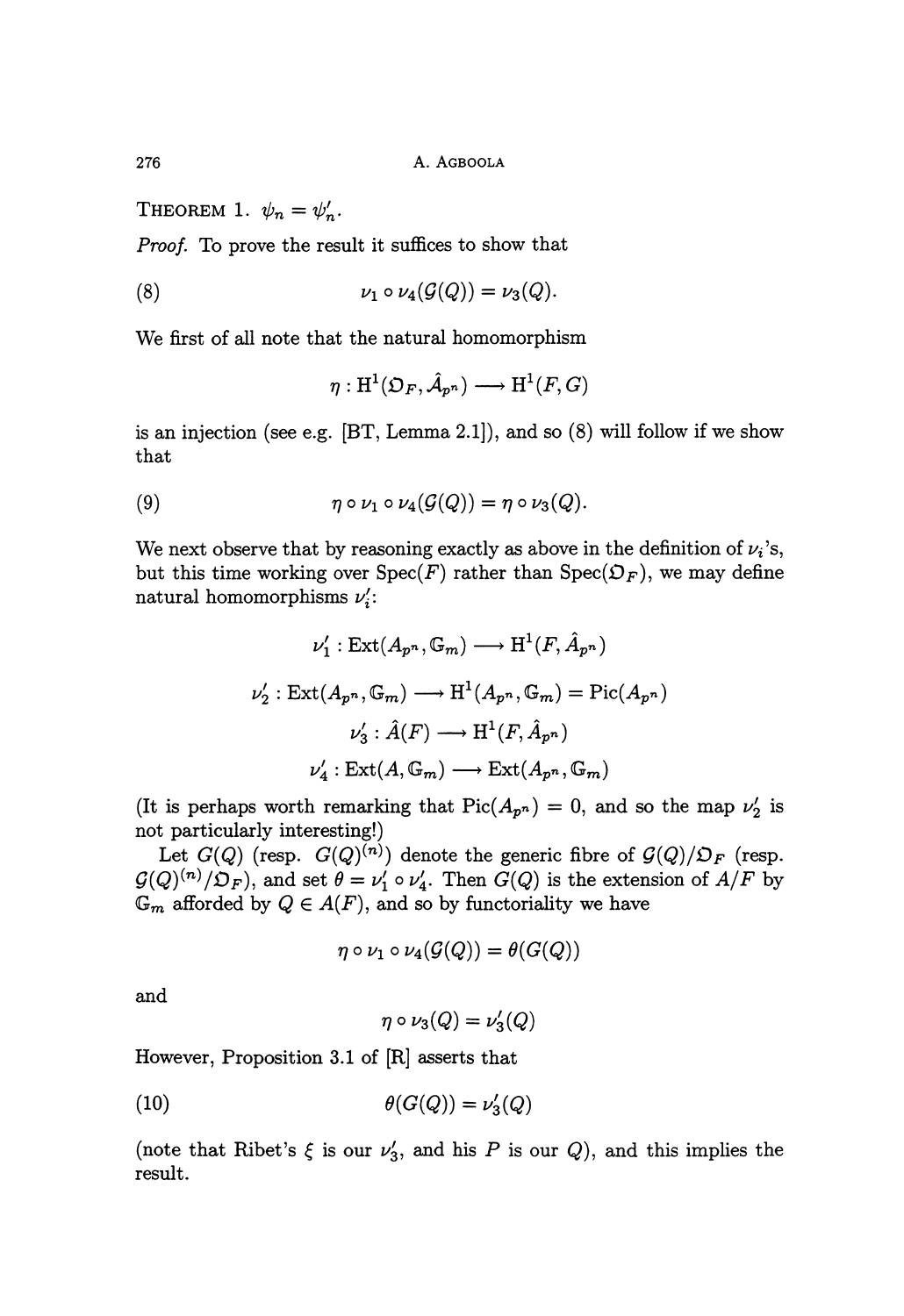For the sake of completeness, we shall now give a brief sketch of the proof of (10). The reader may refer to §3 of [R] for full details.

Let D be the divisor on A determined by the point  $Q$  (cf. (4) above). Let  $F^c(A)$  denote the function field of  $A/F^c$ , and for each  $a \in A(F^c)$ , write  $T_a: A \to A$  for the translation-by-a map. Ribet shows that  $G(Q)^{(n)}(F^c)$ is isomorphic to the group of pairs  $(a, f) \in A_{p^n}(F^c) \times F^c(A)^x$  satisfying:

$$
(11)\qquad \qquad (f) = T_a^* D - D
$$

(12) 
$$
f(x)f(x+a)...f(x+(p^{n}-1)a) = 1
$$

under the multiplication

$$
(a_1, f_1)(a_2, f_2) = (a_1 + a_2, g)
$$

where  $g(x) = f_2(x + a_1) f_1(x)$ .

Now choose a  $p^n$ <sup>th</sup> root  $Q'$ , say, of  $Q$  on  $\hat{A}(F^c)$ , and let  $E$  be the corresponding divisor on  $A/F<sup>c</sup>$ . Then

$$
[p^n]^*(E) = D + (h)
$$

for some function  $h \in F^c(A)$ , and it may be shown that the map s:  $A_{p^n}(F^c) \to G(Q)^{(n)}(F^c)$  defined by

$$
a \longmapsto (a, h(x)/h(x+a))
$$

is a group-theoretic section of the natural epic  $G(Q)^{(n)}(F^c) \to A_{p^n}(F^c)$ . It follows that  $\theta(G(Q)) \in H^1(F, \hat{\mathcal{A}}_{p^n})$  is represented by the cocycle  $\delta_{\sigma} = \sigma.s - s$ (where  $\sigma \in \Omega_F$ ). By explicitly computing  $\delta_{\sigma}$ , it may be deduced that

$$
\delta_{\sigma}(a) = e_n(a, (\sigma - 1)Q'),
$$

where  $e_n$  denotes the Weil pairing. This establishes (10), as required.

It follows from Theorem 1 that there are certain constraints on the image of  $\psi_n$ . Let W be any flat, commutative  $\mathfrak{O}_F$ -group scheme, and write m:  $W \times W \rightarrow W$  for the multiplication map. Let  $p_i : W \times W \rightarrow W$   $(i = 1, 2)$ denote projection onto the ith factor. Recall (see eg [Se, Chapter VII, §3]) that a class  $c \in Pic(W)$  is said to be *primitive* if  $m^*(c) = p_1^*(c) + p_2^*(c)$ . Let  $PPic(\mathcal{W})$  denote the subgroup of  $Pic(\mathcal{W})$  consisting of the primitive elements of Pic(W). Then (op. cit.) PPic(W) is an additive functor of  $W$ ,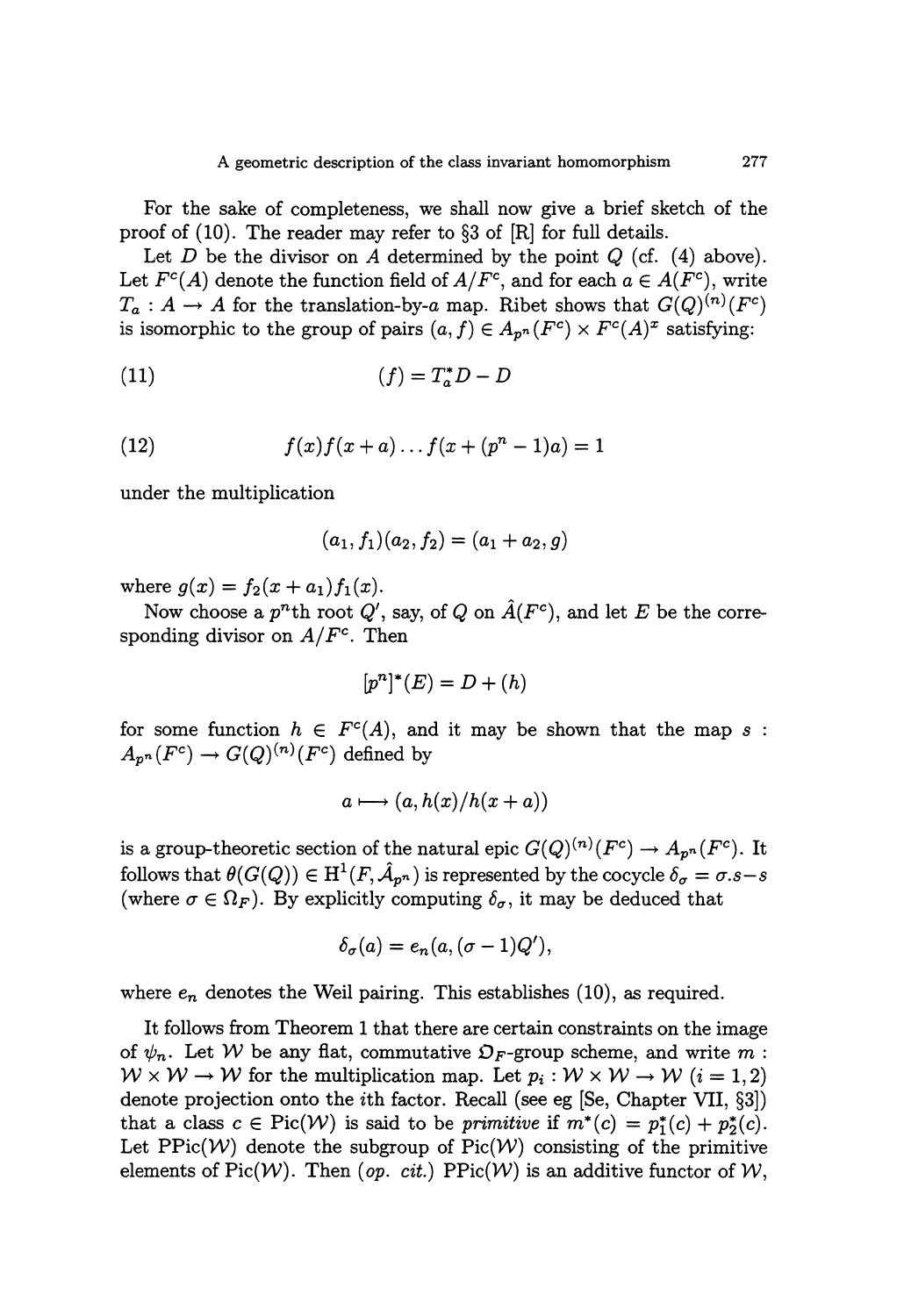and if W is an abelian variety, then  $\text{PPic}(\mathcal{W}) = \text{Pic}^0(\mathcal{W})$ . Hence we deduce that the image of  $\psi_n$  is contained in  $\text{PPic}(\mathcal{A}_{p^n})$ , i.e. that we in fact have

$$
\psi_n : \hat{A}(F) \longrightarrow \mathrm{PPic}(\mathcal{A}_{p^n}/\mathfrak{O}_F).
$$

We remark that this fact also follows from the results contained in §l of  $[CM]$ .

3. Theorem 1 implies that the study of the homomorphism  $\psi_n$  is really the study of the behaviour of line bundles on  $A$  under restriction to certain torsion subgroup schemes of  $\mathcal A$ . It is interesting to reformulate the results of [A], [AT] and [ST] in light of this fact. For example, combining Proposition 1 above with Theorem 1 of [ST] immediately yields the following result.

THEOREM 2 (SRIVASTAV-TAYLOR). Let  $A/F$  above be a CM elliptic curve. Suppose that  $p > 3$ , and let  $\mathcal{L} \in Pic^0(\mathcal{A})(\mathcal{D}_F)$  be a torsion line bundle. Then  $\mathcal{L}|\mathcal{A}_{p^n}$  is trivial for all  $n \geq 1$ .

It is conjectured that a similar result holds for an arbitrary CM abelian variety with everywhere good reduction. (Note added in proof: The author has recently shown that Theorem 2 also holds in the non-CM case. See his forthcoming paper 'Torsion points on elliptic curves and Galois module structure'.)

We shall now introduce some further notation. Let  $\mathcal{A}'_{p^n}/\mathcal{D}_F$  denote the normalisation of  $\mathcal{A}_{p^n}/\mathcal{D}_F$ . Composing  $\psi_n$  with the natural map Pic( $\mathcal{A}_{p^n}$ )  $\rightarrow Pic(\mathcal{A}_{p^n}')$  gives us a homomorphism

$$
\varphi_n : A \longrightarrow \mathrm{PPic}(\mathcal{A}'_{n^n}/\mathfrak{O}_F).
$$

The map  $\varphi_n$  may be described in terms of Kummer orders (cf. §1) as follows. By definition,  $\mathcal{A}_{p^n}/\mathcal{D}_F = \text{Spec}(\mathcal{M})$ , where M is the unique maximal  $\mathfrak{O}_F$ -order contained in  $\mathcal{H}$ . Suppose that  $Q \in \hat{A}(F)$ . Then  $\varphi_n(Q)$  =  $\begin{aligned} &\text{nonows. By denmiti}\ &\text{(Eq. 85 M)} \in \text{PPic}\ &\text{(Eq. 85 M)} \in \text{Preval} \ &\text{Next, we recall}\ &\text{if} \end{aligned}$ 

Next, we recall that  $\psi_n$  (and hence also  $\varphi_n$ ) factors through the projection  $\hat{A}(F) \to \hat{A}(F)/p^n \hat{A}(F)$ . Also, the inclusion map  $A_{p^n} \hookrightarrow A_{p^{n+1}}$  induces natural morphisms  $H^1(\mathfrak{O}_F, \mathcal{A}_{p^{n+1}}) \to H^1(\mathfrak{O}_F, \mathcal{A}_{p^n})$  and  $H^1(\mathcal{A}_{p^{n+1}}, \mathbb{G}_m)$  $\to H^1(\mathcal{A}_{p^n}, \mathbb{G}_m)$ . Taking inverse limits of  $\psi_n$  and  $\varphi_n$  with respect to these maps, and identifying  $\hat{\mathcal{A}}$  with Pic<sup>0</sup>( $\hat{\mathcal{A}}$ ) as per (4) above yields homomorphisms

$$
\psi_\infty : \hat{\mathcal{A}}(\mathfrak{O}_F) \otimes_{\mathbb{Z}} \mathbb{Z}_p \simeq \mathrm{Pic}^0(\mathcal{A})(\mathfrak{O}_F) \otimes_{\mathbb{Z}} \mathbb{Z}_p \longrightarrow \lim \mathrm{PPic}(\mathcal{A}_{p^n})
$$

278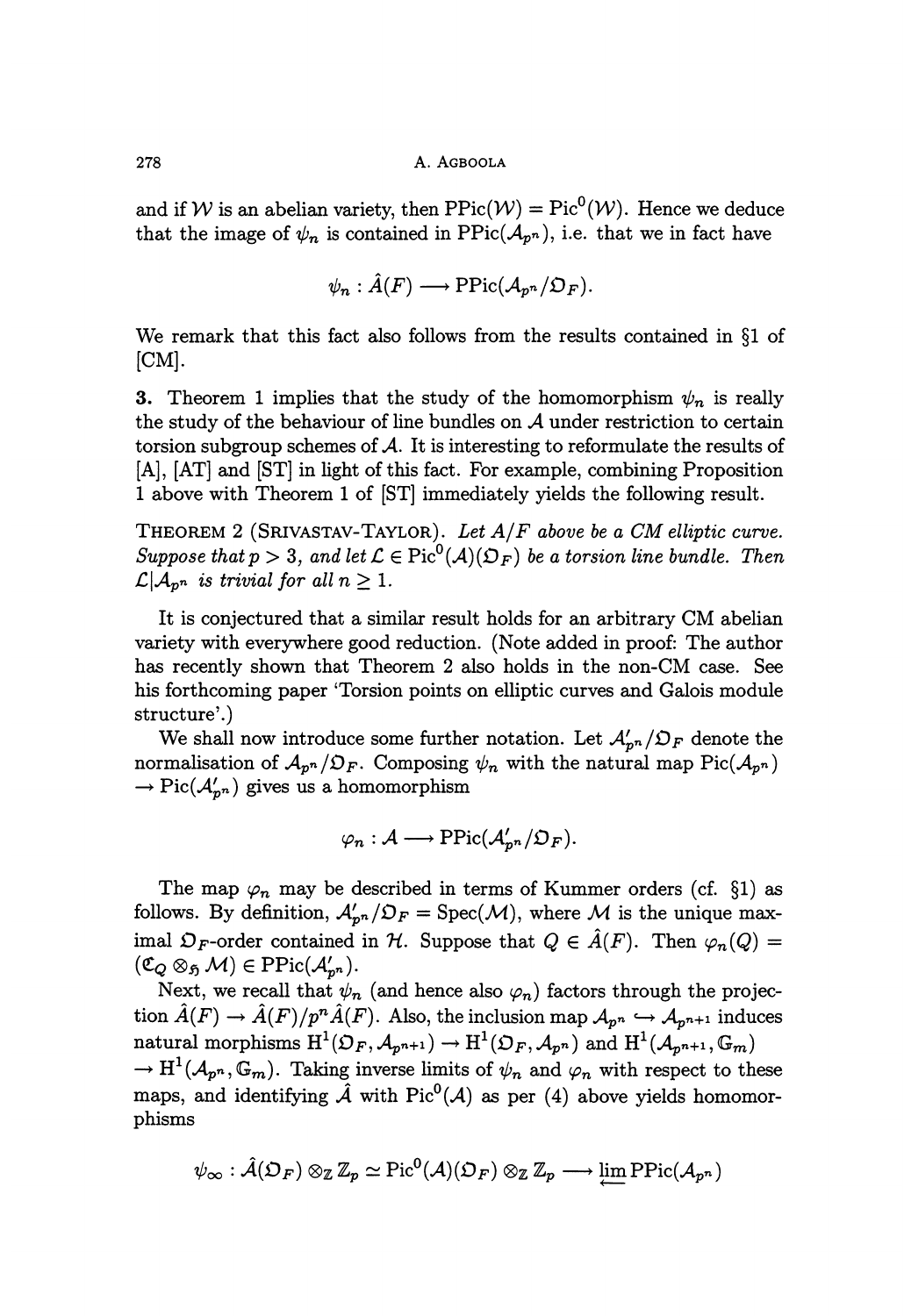and

$$
\varphi_{\infty} : \hat{\mathcal{A}}(\mathfrak{O}_F) \otimes_{\mathbb{Z}} \mathbb{Z}_p \simeq \mathrm{Pic}^0(\mathcal{A})(\mathfrak{O}_F) \otimes_{\mathbb{Z}} \mathbb{Z}_p \longrightarrow \lim_{\longrightarrow} \mathrm{PPic}(\mathcal{A}_{p^n}).
$$

We remark that a line bundle  $\mathcal{L} \in Pic^0(\mathcal{A})(\mathfrak{O}_F)$  lies in the kernel of  $\psi_{\infty}$  if and only if  $\mathcal{L}|\mathcal{A}_{p^n}$  is trivial for all  $n \geq 1$ . We may now pose the following question.

QUESTION 1. *(i)* Is the kernel of  $\psi_{\infty}$  finite ? (ii) Is  $\psi_{\infty}$  surjective (possibly only up to finite index)?

It seems possible to regard an affirmative answer to these questions as a loose analogue of the Tate conjecture for abelian varieties (now a theorem of Faltings (see [F] or [CS])). This states that the natural map

$$
\operatorname{End}_F(A) \otimes_{\mathbb{Z}} \mathbb{Z}_p \longrightarrow \operatorname{End}_F(T_p(A))
$$

is an isomorphism. (Here  $T_p(A)$  is the *p*-adic Tate module of A, and  $\text{End}_F(A)$  (resp.  $\text{End}_F(T_p(A))$ ) is the ring of endomorphisms of A (resp.  $T_p(A)$ ) that are defined over F.) It is shown in [AT] that Question 1(i) has an affirmative answer (subject to certain technical hypotheses) in the case that  $A/F$  is a CM elliptic curve and p is a prime of good ordinary reduction.

We may also ask similar questions about the kernel of  $\varphi_{\infty}$ . When  $A/F$  is a CM elliptic curve and  $p$  is an ordinary prime, it is shown in [A1] and [AT] that the kernel of  $\varphi_{\infty}$  is equal to a canonical subgroup of  $A(F) \otimes_{\mathbb{Z}} \mathbb{Z}_p$  first defined by R. Greenberg using Iwasawa theory (see [G]). This subgroup may be described in terms of the *p*-adic height pairing on  $A$  (see [P]) and is in general of infinite order. (See also [A2] for a discussion of  $\varphi_{\infty}$  in the context of p-adic representations.) It would be of some interest to obtain a better understanding of the relationship between class invariants and  $p$ -adic heights. (See [A4] for further remarks on this in the case of CM elliptic curves.) We conclude with the following question.

QUESTION 2. Suppose that the kernel of  $\psi_{\infty}$  is of infinite order. Does this imply that that the p-adic height pairing on  $A$  (cf. [PR] or [Sc]) is degenerate ?